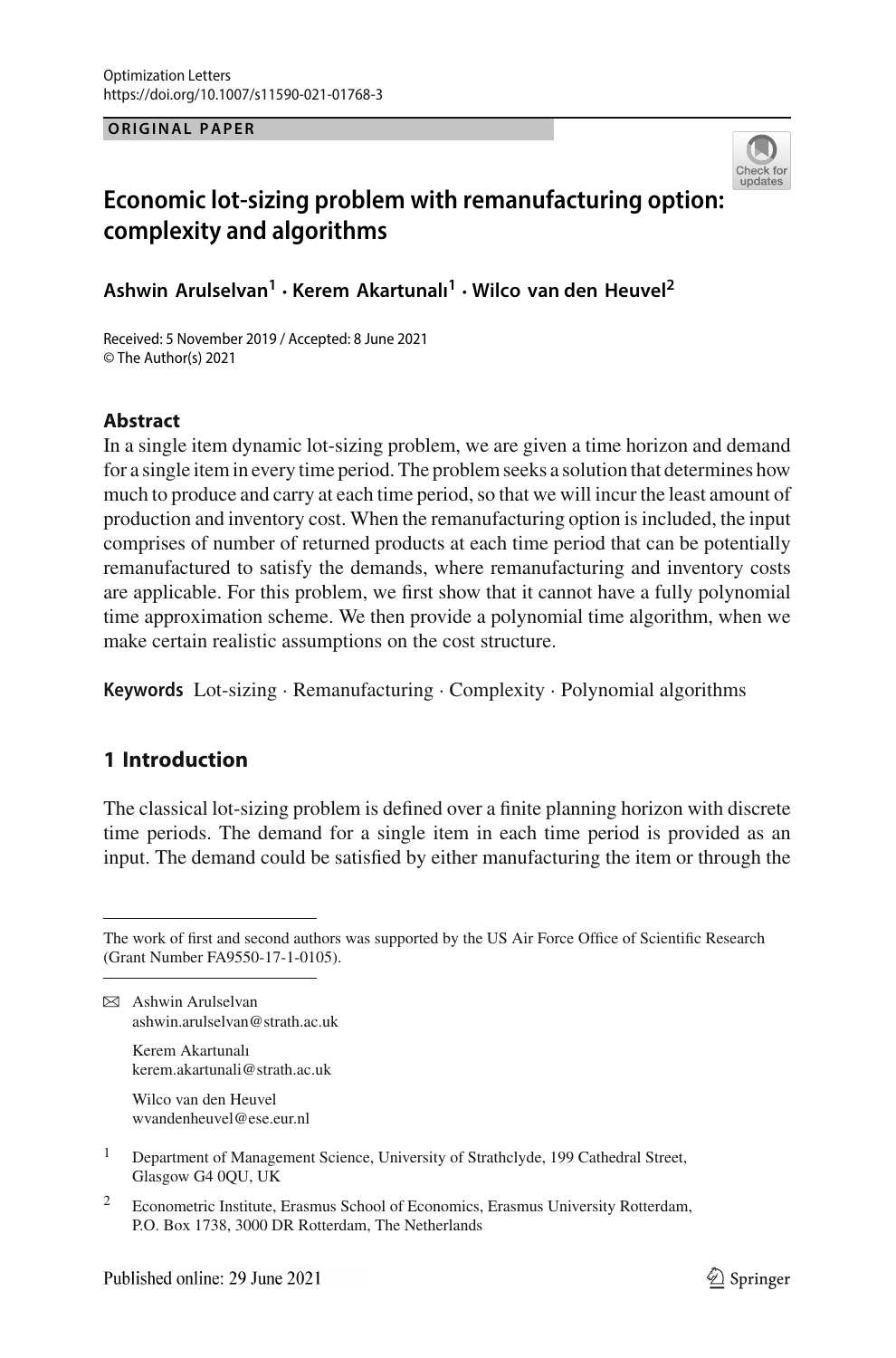inventory carried from a previous period. There are no restrictions on how much we can manufacture in a given period. Items produced in excess of demand are carried over to the next period in the inventory. The objective is to determine the least cost production plan that satisfies the demands at every period. With the remanufacturing option, the demands can be satisfied either by manufacturing new items or remanufacturing returned items. The returns at every period are provided as an input to the problem. The problem consists of separate inventory costs for carrying remanufactured items and manufactured items (sometimes referred to as serviceable inventory), and there is also a cost incurred for manufacturing or remanufacturing. Remanufacturing is the process of recovering used products by repairing and replacing worn out components so that a product is created at the same quality level as a newly manufactured product. This saves tonnes of landfill every year by providing an environmentally friendlier alternative to classical manufacturing. It also offers industries the potential to significantly save money by exploiting used product inventories and reusing many precious raw materials that are becoming increasingly scarcer. With this motivation, we study the single item production planning problem over a finite horizon with the option of remanufacturing.

The classical lot-sizing problem was introduced in [\[18\]](#page-11-0) by Wagner and Whitin, where the manufacturing has an unrestricted capacity. They provided a dynamic program that can solve this problem in polynomial time. Various variants of it have been thoroughly studied over the last 6 decades, see [\[3\]](#page-11-1) for a recent review. Later, the capacitated version was introduced and the problem was shown to be NP-hard, see [\[6](#page-11-2)]. A dynamic program was provided in [\[5](#page-11-3)] which runs in polynomial time for unary encoding. A fully polynomial time approximation scheme (FPTAS) was provided in [\[9](#page-11-4)]. There are a number of variations to the classical lot sizing problem (see for instance  $[1,11]$  $[1,11]$  $[1,11]$ ). The most pertinent variation to this study with remanufacturing option was first studied in [\[8\]](#page-11-7) and proved as NP-hard in [\[15\]](#page-11-8). A dynamic program with polynomial running time was provided for a special case of when the cost involved are time invariant and there is a joint set-up cost involved for both manufacturing and remanufacturing [\[14](#page-11-9)]. A polynomial time algorithm was provided when all costs are linear by solving it as a flow problem [\[8\]](#page-11-7). Since then, little progress has been made for polynomial special cases. The general variations of the problem have been shown to be NP-hard [\[12\]](#page-11-10). In addition several tight formulations and their comparisons based on their lower bounds were investigated in [\[4](#page-11-11)[,12](#page-11-10)[,13](#page-11-12)]. In [\[10](#page-11-13)], the authors exploit the optimality structure to decompose the problem into polynomially solveable subproblems. A heuristic procedure was then provided, where a polynomial subset of these subproblems were then chosen and solved.

The remainder of the paper is organized as follows. We start with a formal problme description in Sect. [2.](#page-2-0) Then we show in Sect. [3](#page-3-0) that the general case of this problem cannot have an FPTAS unless  $P = NP$ . We refer the reader to [\[7](#page-11-14)] for concepts about NP-hardness and [\[17\]](#page-11-15) for concepts about FPTAS. In Sect. [4](#page-5-0) we develop a dynamic programming algorithm that runs in polynomial time to solve a special case, where the inventory cost of the returned items is at least as much as the inventory cost of the manufactured items. In addition, we assume that the concave costs involved in manufacturing has a fixed cost and variable cost component. We also assume that the costs are time invariant.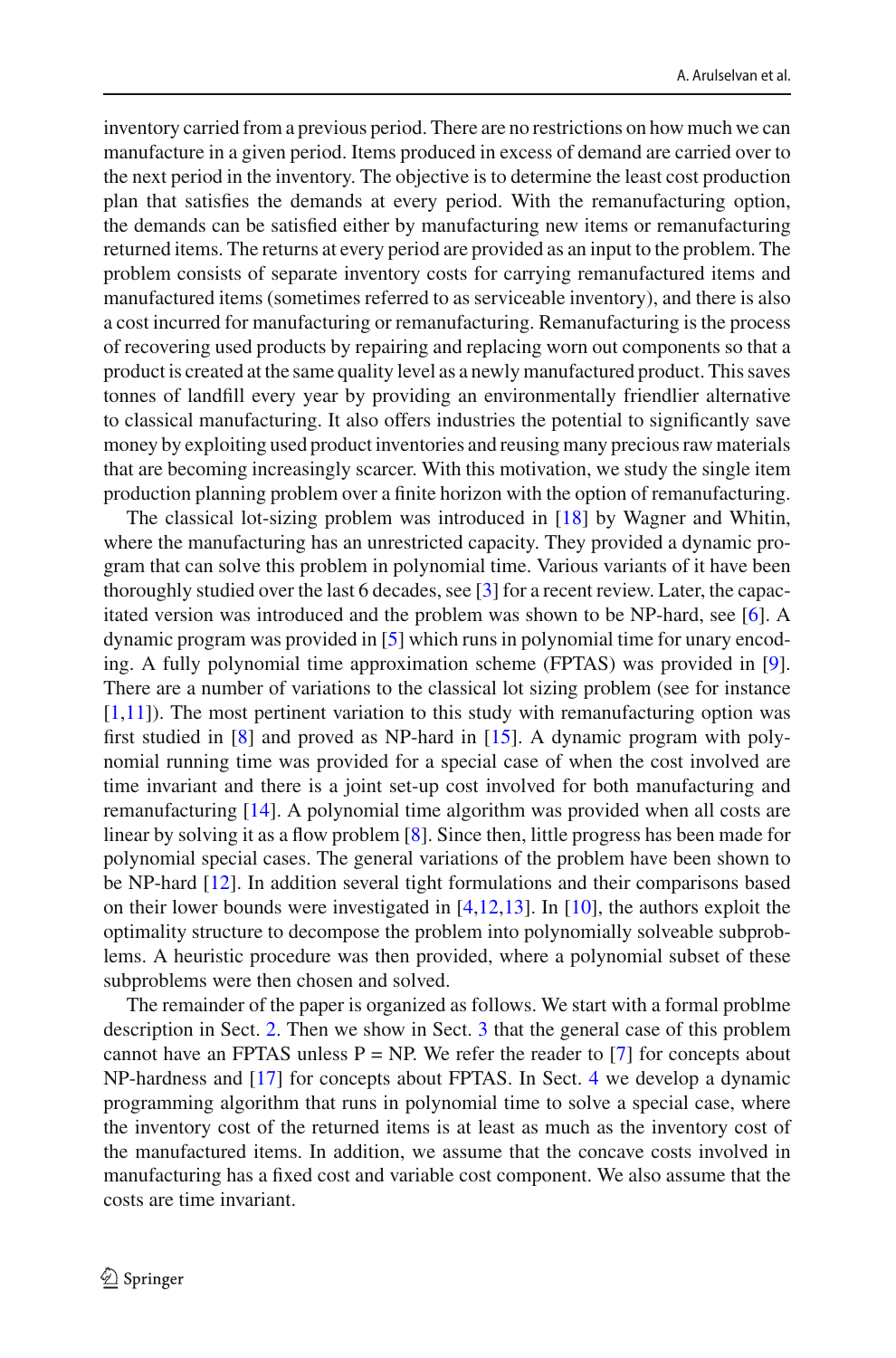#### <span id="page-2-0"></span>**2 Problem description**

In the single item economic lot-sizing problem with remanufacturing option (ELSR), we are given a time horizon *T*. Let  $[T] := \{1, \ldots, T\}$ . For each time period  $t \in [T]$ , we are given a demand  $D_t$ , and the amount of returned products  $R_t$  that is available for remanufacturing. W.l.o.g., we assume that manufacturing and remanufacturing can be both completed for an item in a single period. We also define the following cost functions for each time period  $t \in [T]$ :

- 1. Manufacturing cost  $f_t^m : \mathbb{R}_{\geq 0} \to \mathbb{R}_{\geq 0}$ , for all  $t \in [T]$ ,
- 2. Remanufacturing cost  $f_t^r : \mathbb{R}_{\geq 0} \to \mathbb{R}_{\geq 0}$ , for all  $t \in [T]$
- 3. Cost of holding manufactured items (we will refer to this as serviceable inventory items)  $h_t^m : \mathbb{R}_{\geq 0} \to \mathbb{R}_{\geq 0}$ , for all  $t \in [T]$  and
- 4. Cost of holding returned items (we will refer to this as return inventory items)  $h_t^r : \mathbb{R}_{\geq 0} \to \mathbb{R}_{\geq 0}$ , for all  $t \in [T]$ .

We assume that costs are time dependent. However, our main results in Sect. [4](#page-5-0) require that the costs are time invariant. Both inventory costs are linear. The concave cost structure associated with remanufacturing and manufacturing involves in a fixed cost and linear variable cost component, i.e.,  $f_t^i(x) = f_t^i + l_t^i x$ , when  $x > 0$  and 0 otherwise, for  $i \in \{r, m\}$ .  $f_t^r$ ,  $f_t^m(l_t^r, l_t^m)$  are the fixed costs (linear variable costs) incurred in period *t* for remanufacturing and manufacturing respectively. We slightly abuse the notation here to denote both the fixed cost component and the function by the same notation, but this is easy to distinguish from the context. In each time period, we have the option to remanufacture the returned item, manufacture the item new, or use serviceable inventory from previous period to satisfy the demand. The problem requires a production plan that details the amount of products to be manufactured  $x_t$ , remanufactured  $y_t$ , the returned items carried in inventory  $p_t$ , and serviceable items carried in the inventory  $q_t$ , for each time period  $t \in [T]$  such that the demand is met in each time period and we minimize the total cost incurred. Excess returns from the production plan at the end of the planning period will just be disposed at no extra cost. We define the notation  $\mathcal{D}_{i,j} := \sum_{t=i}^{j} D_t$  (corr.  $\mathcal{R}_{i,j} := \sum_{t=i}^{j} R_t$ ) to denote the cumulative demands (corr. returns) between the periods *i* and *j*, for all  $0 \le i \le j \le T$ . We also define an interval of time periods  $[u, w] := \{u, u + 1, \dots, w\}$ . We now give the formulation for this problem. Let

- $y_t(x_t)$ : Amount of remanufactured (manufactured) item in time period *t*,
- $p_t(q_t)$ : Amount of return (serviceable) inventory carried at time *t*, and
- $u_t^r(u_t^m)$ : Binary variable indicating whether we remanufactured (manufactured) in period *t*.

Then a formulation for the problem is as follows:

$$
\min \sum_{t=1}^{T} (f_t^r u_t^r + l_t^r y_t + h_t^r p_t + f_t^m u_t^m + l_t^m x_t + h_t^m q_t)
$$
\n(ELSR)  
\n
$$
R_t + p_{t-1} = y_t + p_t, \quad \forall t \in [T]
$$
\n
$$
q_{t-1} + y_t + x_t = D_t + q_t, \quad \forall t \in [T]
$$

 $\mathcal{D}$  Springer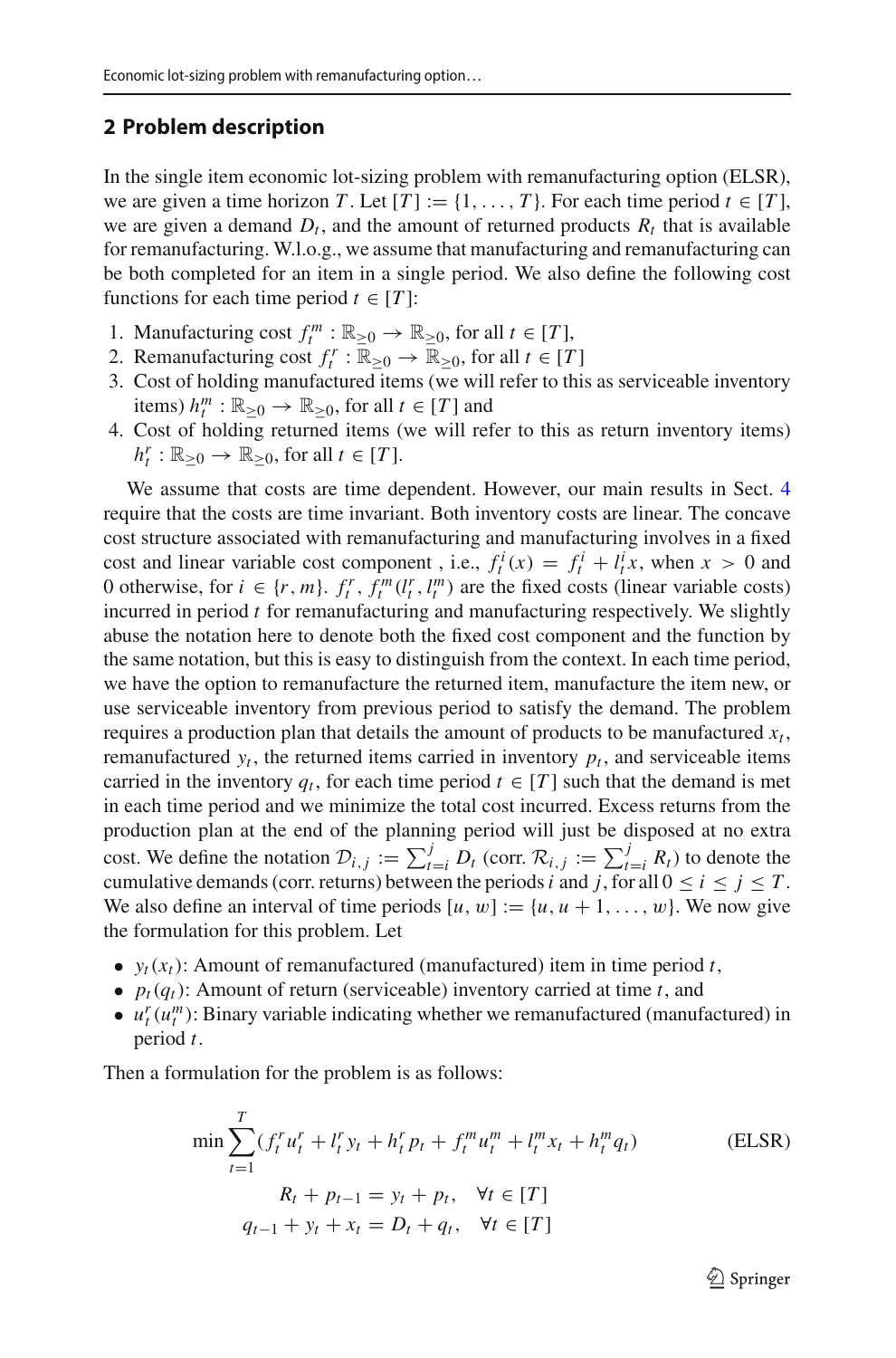$$
y_t \le M u_t^r, \quad \forall t \in [T]
$$
  
\n
$$
x_t \le M u_t^m, \quad \forall t \in [T]
$$
  
\n
$$
\mathbf{x}, \mathbf{y} \in \mathbb{R}_{\ge 0}^T
$$
  
\n
$$
\mathbf{p}, \mathbf{q} \in \mathbb{R}_{\ge 0}^T
$$
  
\n
$$
\mathbf{u} \in \{0, 1\}^T
$$

Assuming  $p_0$  and  $q_0$  are 0, we can rewrite the inventory levels in terms of manufactured quantities as below.

$$
p_t = \mathcal{R}_{1,t} - \sum_{i=1}^{t} y_i
$$

$$
q_t = \mathcal{D}_{1,t} - \sum_{i=1}^{t} y_i - \sum_{i=1}^{t} x_i
$$

This would mean that we can accommodate the inventory cost by appropriately modifying the unit production costs  $(l_t^r \text{ and } l_t^m)$  as:

$$
\hat{l}_t^r := l_t^r - \sum_t^T h_t^r - \sum_t^T h_t^m
$$

$$
\hat{l}_t^m := l_t^m - \sum_t^T h_t^m
$$

We can then take the unit inventory costs to be 0 and add the constants  $\sum_{t=1}^{T} h_t^r \mathcal{R}_{1,t}$  and  $\sum_{t=1}^{T} h_t^m \mathcal{D}_{1,t}$  to the objective function later. We also denote the modified remanufacturing cost (corr. manufacturing cost) by  $\hat{f}_r^t(x) := f_t^r + \hat{l}_t^r x$  (corr.  $\hat{f}_m^t(x) := f_t^r + \hat{l}_t^m x$ ) if  $x > 0$  and 0 otherwise. In Sect. [4,](#page-5-0) we apply the above modification, which significantly simplifies the presentation of our results.

### <span id="page-3-0"></span>**3 Complexity**

The problem is known to be NP-hard in general  $[12,15]$  $[12,15]$ . We extend the reduction provided in [\[15\]](#page-11-8) to show the following theorem. Note that the following proof had appeared in an unpublished work of the author [\[16\]](#page-11-16) using a reduction from the partition problem. We repeat the proof here in this work. The problem could be viewed as nontime invariant or expected to have a zero outgoing return inventory at the end of the planning period.

**Theorem 1** *ELSR does not have FPTAS unless*  $P = NP$ *.*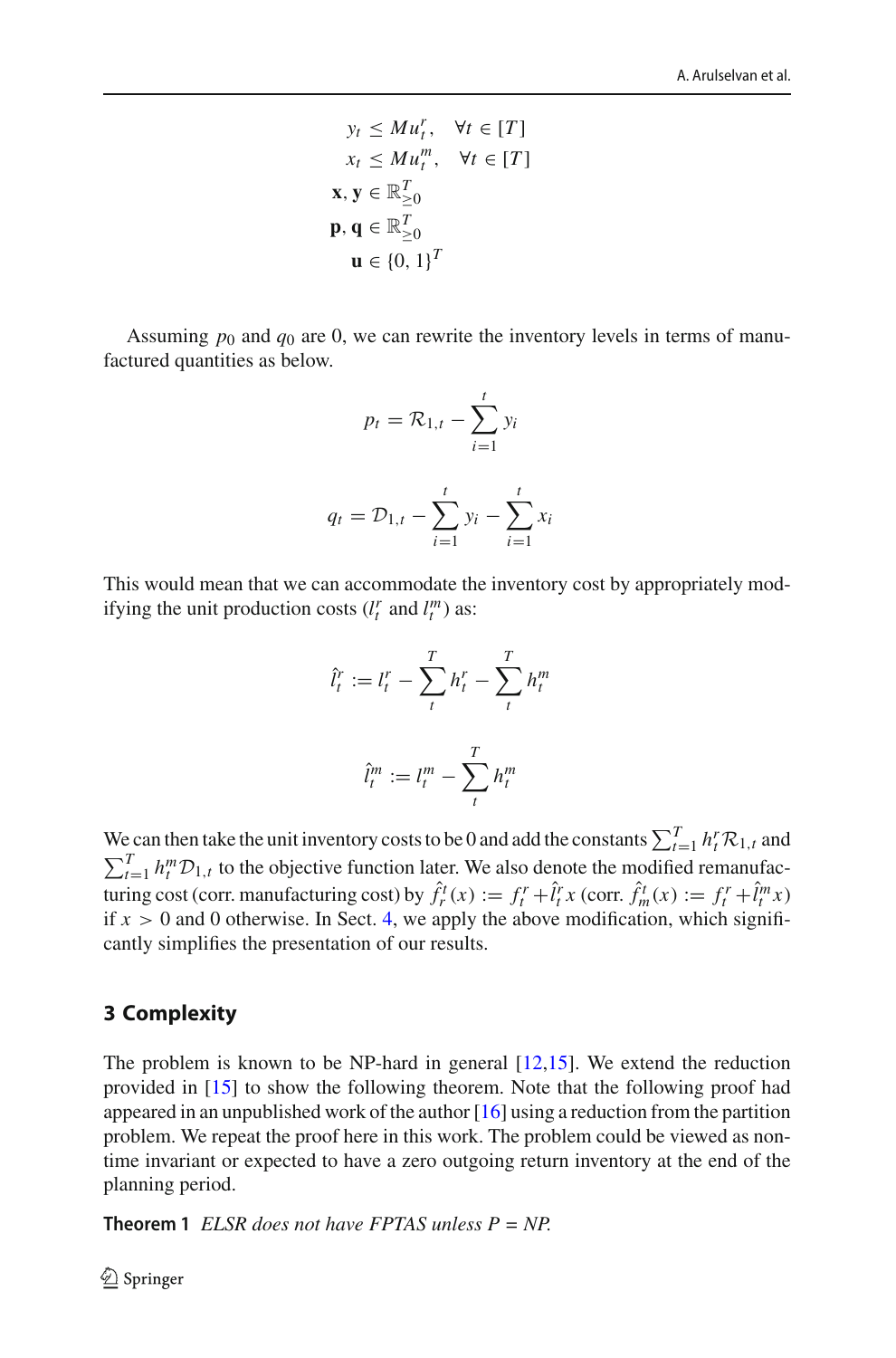

<span id="page-4-0"></span>**Fig. 1** Reduction from partition problem

*Proof* We will show this through a reduction from the partition problem, wherein we are given *n* integers  $a_1, a_2, \ldots, a_n$ . We want to determine if there exists a subset  $S \subset \{1, ..., n\}$  of integers such that  $\sum_{i \in S} a_i = A$ .

In our reduction (see Fig. [1\)](#page-4-0), we first take the time horizon  $T = n+1$  and the demand for each time period  $i = 1, \ldots, T - 1 = n$  as  $a_i$ . The demand is zero for the last time period. We incur a fixed cost of 1 for both manufacturing and remanufacturing. The serviceable inventory cost is *n* for all time periods and returned inventory cost is 0 for the first *n* periods and it is *n* for the last period. The amount of returns in period 1 is  $R_1 = A$  and there are no returns for all other time periods,  $R_i = 0, i = 2, \ldots, n + 1$ . If there is a solution to the partition problem, i.e, YES instance, then the optimal solution to ELSR is less than *n*. We will use the returns *A* to satisfy the set of items adding up to *A* and the remaining items (which also add up to *A*) are satisfied by remanufacturing, each period resulting in manufacturing or remanufacturing cost (but not both). If the partition problem is a NO instance, i.e., then there are no subsets adding up to *A*, then we either need to manufacture and remanufacture at least in 1 period in addition to either manufacturing and remanufacturing in every other period or we would incur a serviceable inventory cost or the return inventory cost in the last period, resulting in a cost of at least  $n + 1$ . This also rules out an FPTAS for the problem, since we can choose an  $\epsilon < \frac{1}{n}$ , say  $\epsilon = \frac{1}{2n}$ . Now, an algorithm that runs in  $O(f(n, \frac{1}{\epsilon}))$ , with  $f(n, \frac{1}{\epsilon}) = f(n, 2n)$  being a polynomial function in *n*, provides an  $(1 + \epsilon)$ -approximation for the ELSR that can distinguish YES and NO instances of the partition problem in polynomial time as follows. We can transform a PARTITION instance into our ELSR instance. Then we can apply this approximation algorithm. If the output of this algorithm is at most  $n$ , then we can conclude the PARTITION instance as YES instance, since the approximation guarantee imply its solution has an objective value at most  $n(1 + \epsilon) < n(1 + \frac{1}{n}) = n + 1$  and we can only have integer solutions. Else we can conclude that the PARTITION instance is a NO instance.  $\Box$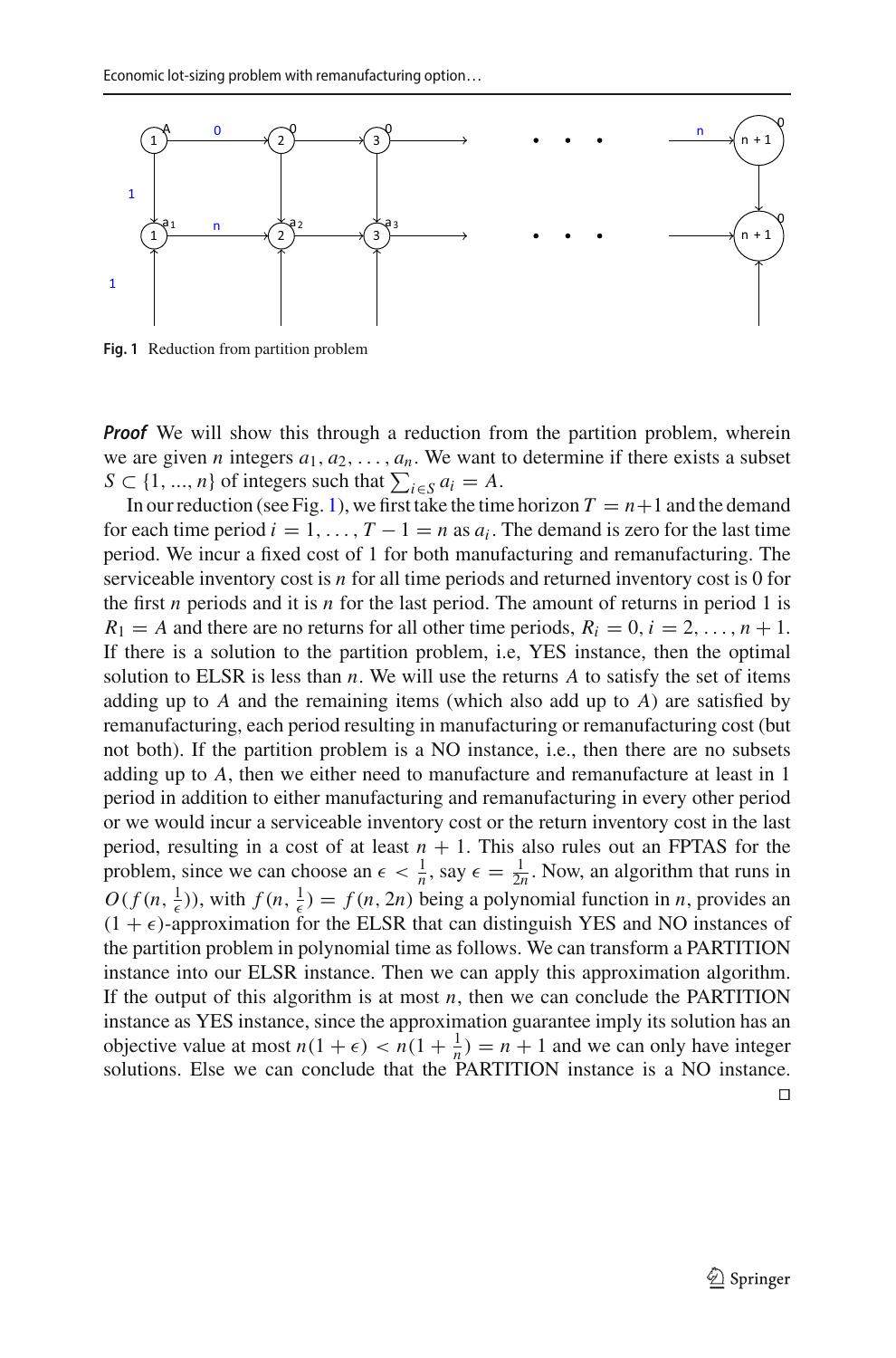### <span id="page-5-0"></span>**4 Dynamic program for the special case: return inventory cost is higher than serviceable inventory cost**

# **4.1 Characterization of an optimal solution**

We now investigate the special case where  $h^r(p) \ge h^m(p)$ , for all  $p \in \mathbb{R}_{\geq 0}$ . Generally, the serviceable inventory costs tend to be higher as the value of the products carried in the serviceable inventory is higher. In the special case, for instance, where the value of the returned products depreciate faster than a newly manufactured product or when there is no difference between a returned or a manufactured product, the problem has its applications. Note that we also omitted the time index as we are assuming the costs are time invariant. In the sequel, we present a couple of optimality properties which we exploit to design a dynamic program that runs in polynomial time.

<span id="page-5-2"></span>**Lemma 1** *Let t*∗ *be the last period of remanufacturing. Then there exists an optimal solution where in any remanufacturing period t with*  $t < t^*$  *it holds*  $p_t = 0$ *.* 

*Proof* Consider a remanufacturing period *t* in an optimal solution where the property does not hold. Hence, some intermediate return stock of  $0 < a < \hat{R}<sub>t</sub>$  is carried. Since  $t < t^*$  by definition, there exists a time period after  $t$  in the optimal solution where we remanufacture. Let  $\tilde{t}$  be the first time period after  $t$ , when we remanufacture in the optimal solution. We are also carrying a non-zero return inventory until this time period. If we remanufacture at least  $a$  in time  $\tilde{t}$ , then we could have remanufactured this *a* in time *t* and carried *a* units of manufactured inventory until time  $\tilde{t}$  without increasing the cost, since return inventory cost is higher than manufactured inventory cost. If we produced less than *a* in time  $\tilde{t}$ , say  $\tilde{a}$ , then we could have produced  $\tilde{a}$  in time *t* and produced nothing in time  $\tilde{t}$  and continue with our argument (with  $a - \tilde{a}$  being the new *a* and the next time period of remanufacturing being the new  $\tilde{t}$ ). If  $\tilde{t} = t^*$  and  $\tilde{a}$  < *a*, then we would have a new optimal solution with *t* being the last time period of remanufacturing of remanufacturing. 

In other words, the lemma shows that in a remanufacturing period, we always remanufacture as many returns as available (unless for probably the last remanufacturing period). To illustrate the lemma, Fig. [2](#page-5-1) shows how we can reroute the remanufactured items to an earlier time period and get a new production plan with better or same cost.

<span id="page-5-3"></span><span id="page-5-1"></span>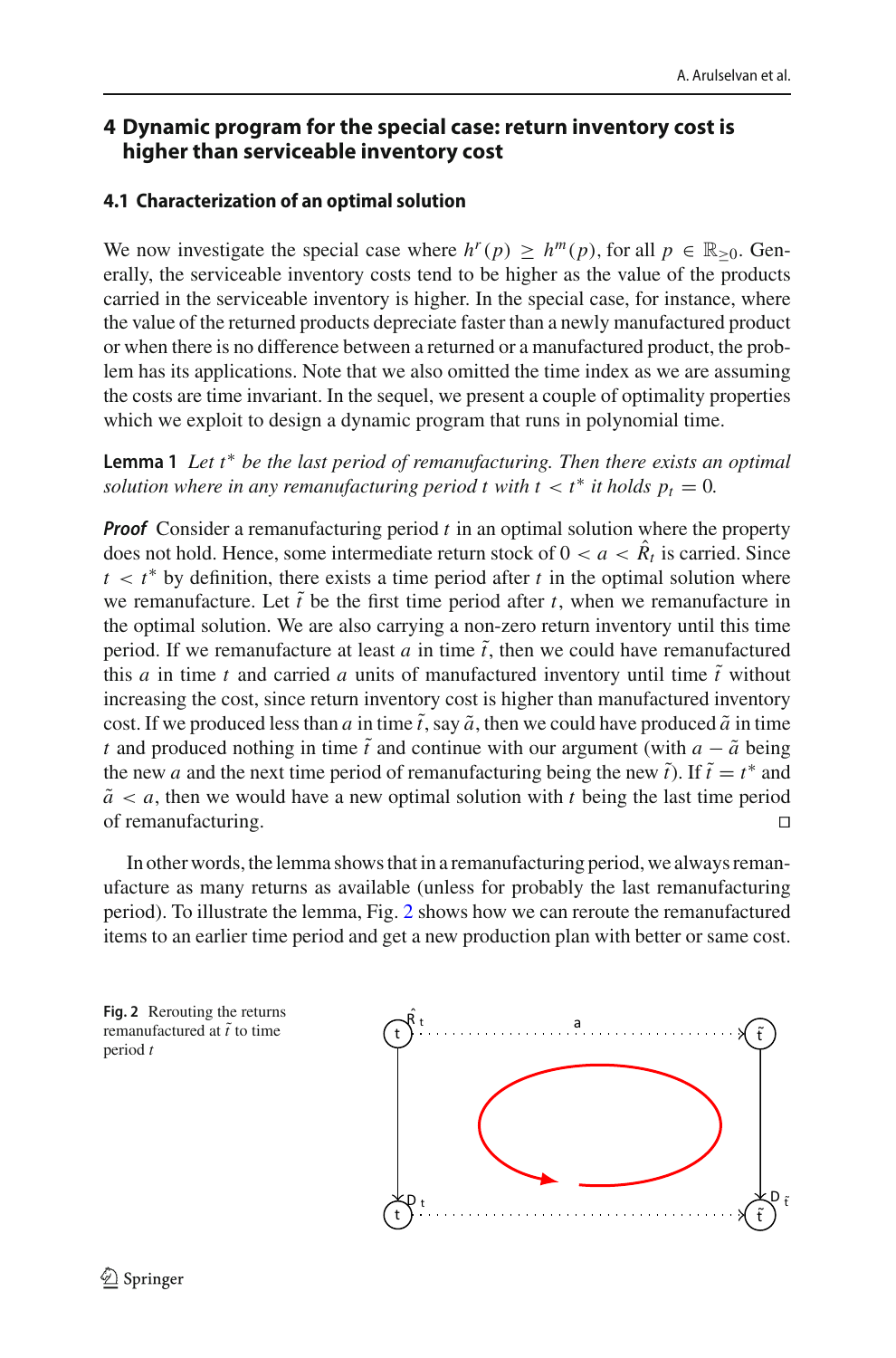

<span id="page-6-0"></span>**Fig. 3** Illustration of a typical subplan  $[t, u, v, w]$ .  $[i, j, k, \ell]$  and  $[p, q, r, s]$  are the subplans that precede and succeed  $[t, u, v, w]$ .  $[i, j, k, \ell]$  is a subplan without a manufacturing period. Note in the above, we will have  $t = k + 1$ ,  $u = \ell + 1$ ,  $p = v + 1$  and  $q = w + 1$ 

**Lemma 2** *There exists an optimal solution in which between two successive manufacturing periods (say t and t + j), the serviceable inventory falls to zero, i.e., the outgoing serviceable inventory is zero for at least one period between t and t* +  $j - 1$ *.* 

*Proof* Let *x* be the smallest inventory level between the periods *t* and  $t + j$  and *y* be the amount of manufactured items in time *t*. We now reduce the inventory level of all time periods between *t* and  $t + j$  by min(*x*, *y*) and decrease the manufactured items in time *t* by min(*x*, *y*) and increase the manufactured item in time  $t + j$  by min(*x*, *y*). If we reduced the manufactured items in *t* to zero, then we repeat the argument with  $t + j$  and the period before  $t$  when we manufactured. Note that this procedure results in a new solution with lower holding cost for serviceables (note that production cost will not decrease because they are time invariant) and with at least one time period with zero serviceable inventory between two successive manufacturing periods. 

Lemmas [1](#page-5-2) and [2](#page-5-3) suggest to decompose an optimal solution into so-called "subplans" according to the following definition.

**Definition 1** We refer to a quadruple of time periods  $[t, u, v, w]$ , such that  $t \le u \le$  $v \leq w$ , as a subplan of a production plan, if the following conditions are true

- 1. Incoming serviceable inventory of *u* is zero
- 2. Outgoing serviceable inventory of w is zero or  $w = T$
- 3. Outgoing serviceable inventory of every period in the interval[*u*, w−1]is non-zero
- 4. The last remanufacturing period within the interval  $[u, w]$  happens at period v
- 5. The last remanufacturing before period *u* was at time  $t 1$  ( $t = 1$  implies remanufacturing never happened till period *u*)

A graphical illustration of a subplan, illustrated by the arcs in the network with positive flow, is given in Fig. [3.](#page-6-0) Lemma [1](#page-5-2) suggests that the last subplan in an optimal solution may be different from intermediate ones, as the serviceable inventory may be positive. Indeed, the following lemma shows what the structure of such a subplan is in case no manufacturing takes place.

<span id="page-6-1"></span>**Lemma 3** Let  $\hat{t}$  be the last period of remanufacturing and assume that no manufactur*ing takes place. Then there exists an optimal solution*  $(\mathbf{p}^*, \mathbf{q}^*)$  *where either (i)*  $p_i^* = 0$ *or* (*ii*)  $q_T^* = 0$ .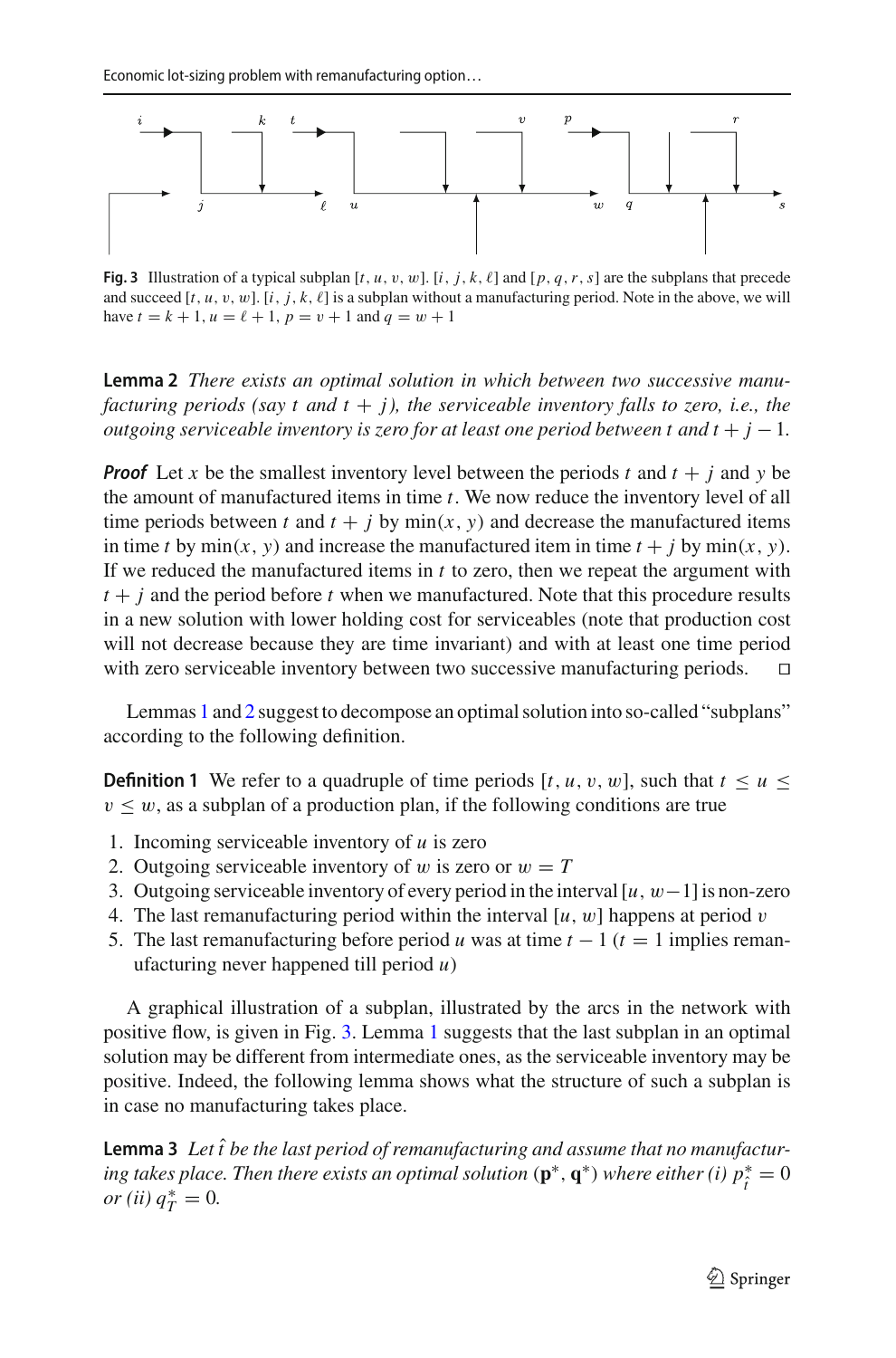*Proof* As the problem can be modelled as an uncapacitated concave cost network flow problem, an optimal solution can be found among the extreme flows. Every flow can be decomposed into paths and cycles and extreme flows do not contain a cycle (see [\[2](#page-11-17)]). If we have a solution not satisfying the property, hence  $p_i^* > 0$  and  $q_i^* > 0$ , then  $t_1$ ,  $t_2$  is the flow based solution. This is because  $p_i^* > 0$  implies that  $t_1$  is the flow based solution. This is because  $p_i^* > 0$  implies that  $t_1$  is the solution.  $p_T^* > 0$  and both the arcs corresponding to  $p_T^*$  and  $q_T^*$  both end in the same 'super' sink node.  $\Box$ 

Note that in case (i) of Lemma [3](#page-6-1) we may end up with positive serviceable inventory in an optimal solution. This case cannot be excluded because we assume that return inventory cost are at least equal to the serviceable inventory cost. Hence, one could save on return inventory cost by remanufacturing all available returns in the last remanufacturing period.

#### 4.2 Dynamic programming algorithm **4.2 Dynamic programming algorithm**

For a quadruple  $[t, u, v, w]$  that specifies a subplan, let  $\phi(t, u, v, w)$  be the least cost incurred in order to satisfy the demands in the interval [ $u$ ,  $w$ ],  $\mathcal{D}_{u,w}$ , by remanufacturing the return items,  $\mathcal{R}_{t,v}$ , in the interval [*u*, *v*], and manufacturing the remaining demand,  $\mathcal{D}_{u,w} - \mathcal{R}_{t,w}$ , in some period in the interval [*u*, *w*]. Note that we need a non-trivial procedure to determine a least cost subplan which informs us when to remanufacture in the interval [ $u$ ,  $v$ ] and manufacture in the interval [ $u$ ,  $w$ ]. We pro-vide such a procedure in Sect. [4.3](#page-8-0) to compute  $\phi(t, u, v, w)$ . We call two subplans  $[t, u, v, w]$  and  $[p, q, r, s]$  as consecutive non-overlapping subplans if  $p = v + 1$ and  $q = w + 1$  (see Fig. [3\)](#page-6-0). From this, we have that an optimal production plan is a sequence of consecutive non-overlapping subplans and the cost of such a solution is simply obtained by summing the least cost value,  $\phi(.)$ , of each subplan in the sequence. We formalise this in the sequel.

We first create a dummy time period  $T + 1$  after the time horizon T with 0 return and demand. We define  $F(t, u)$  be the cost incurred by a production plan that satisfies demands,  $\mathcal{D}_{u,T+1}$ , in the interval [*u*, *T* + 1], given the last remanfacturing before period *u* happend in time period  $t - 1$  in that production plan. When we set  $t = 1$ in the definition of  $F(t, u)$ , we mean that remanufacturing has not happened in the interval  $[1, u]$ . We now define a backward recursion to compute  $F(t, u)$  for all pairs of *t*, *u*, such that  $1 \le t \le u \le T + 1$ .

<span id="page-7-0"></span>
$$
F(t, u) = \min_{(v, w): t \le v \le w \le T} \{ \phi(t, u, v, w) + F(v, w + 1) \}
$$
 (1)

<span id="page-7-1"></span>The recursion is initialised by  $F(t, T + 1) = 0$  for all  $t = 1, \ldots, T + 1$ .

**Lemma 4**  $F(t, u)$  *calculated according to* [\(1\)](#page-7-0) *is the least cost incurred to satisfy demands, Du*,*<sup>T</sup> , in the interval* [*u*, *T* ] *when the last remanfacturing before period u happend in time period t*  $-1$ *.* 

*Proof* We show this through induction. Clearly  $F(t, T + 1) = 0$  for all t is correct as no demands need to be satisfied. Let us assume  $F(t, k + 1)$  be the optimal solution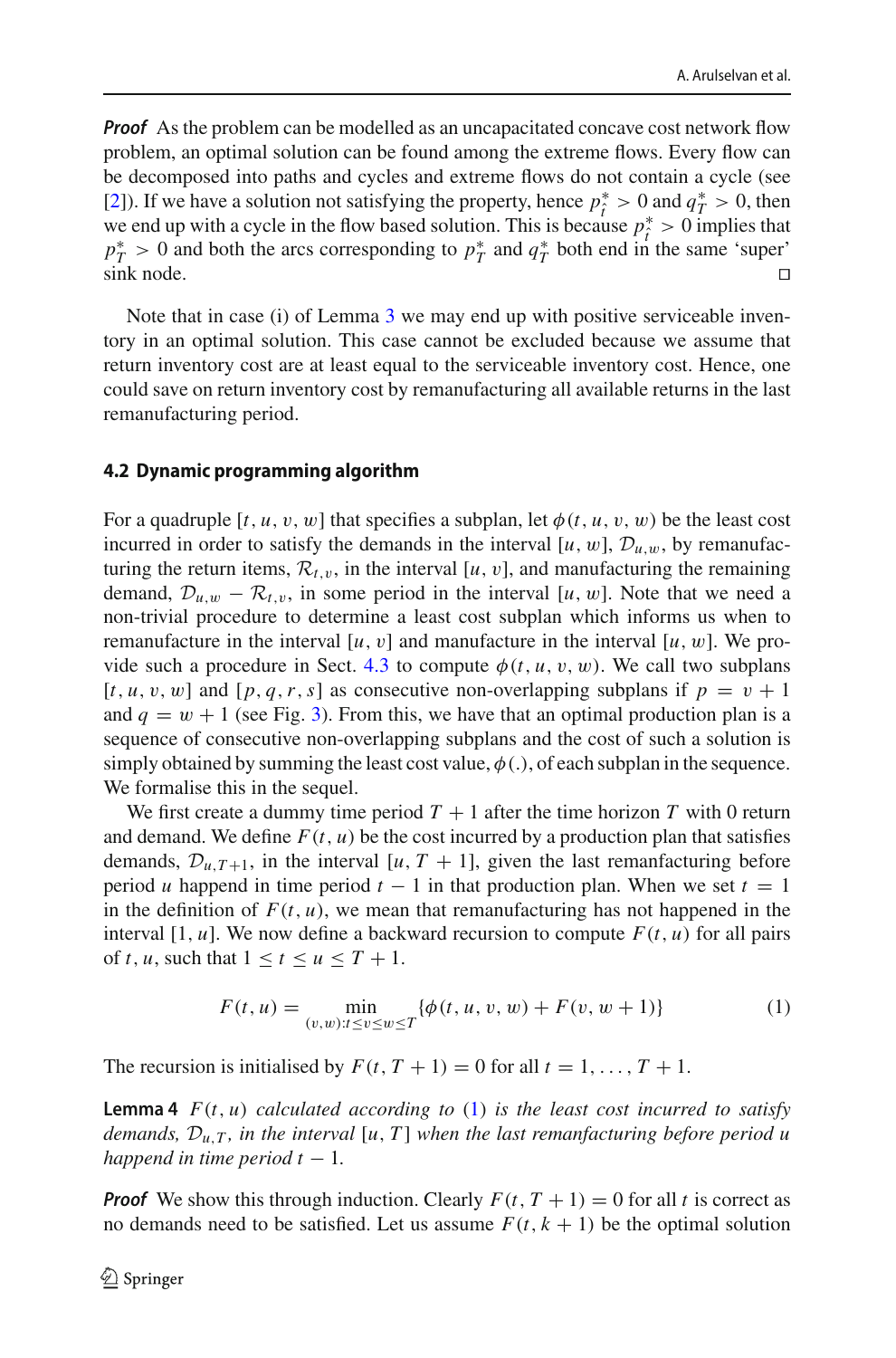

<span id="page-8-1"></span>**Fig. 4** Shortest path network

for some *k* and *t* and if  $F(t, k)$  is not the least cost incurred to satify demands  $\mathcal{D}_{k,T}$ , then we either violate the recursion Eq. (1) or the induction hypothesis. then we either violate the recursion Eq.  $(1)$  or the induction hypothesis.

We now have the following corollaries due to Lemma [4.](#page-7-1)

**Corollary 1** *F*(1, 1) *calculated according to* [\(1\)](#page-7-0) *is the optimal cost of a production plan to ELSR.*

<span id="page-8-2"></span>**Corollary 2** *The dynamic program following the recursive Eq.* [\(1\)](#page-7-0) *takes*  $\mathcal{O}(C(\phi(.))T^4)$ *, where*  $C(\phi(.))$  *is the time taken to compute*  $\phi(.)$ *.* 

# <span id="page-8-0"></span>**4.3 Subplan cost computation using shortest path problem**

For a given quadruple  $[t, u, v, w]$  that specifies a subplan, we now give a procedure that computes  $\phi(t, u, v, w)$  (the last subplan will be treated later). We will set up a shortest path problem on a directed acyclic graph with  $O(T^2)$  nodes and arcs (see Fig. [4\)](#page-8-1). Each node of the graph is represented by  $(i, X_i)$ , for all  $i = u, u + 1, \ldots, w$ . This indicates that at time period  $i$ , a total of  $X_i$  amount of items have been either remanufactured in the time periods  $\{t, \ldots, i\}$  or manufactured in some time period in  $\{u, \ldots, i\}$ . An arc from  $(i, X_i)$  to  $(i + 1, X_{i+1})$  captures the state change of whether remanufacturing or manufacturing happened at time period  $i$  and  $i + 1$ , which we will formalise shortly. We will have one dummy source node *A* with outgoing arcs to all nodes  $(u, X_u)$  and one dummy sink node  $\beta$  that accepts incoming arcs from all nodes  $(w, X_w)$ .

We first determine the possible values  $X_i$  can take on if no manufacturing takes place or has taken place yet in the subplan. From Lemma [1,](#page-5-2) we know that for any  $i \in \{u, \ldots, v-1\}$ , the total amount of returns remanufactured in the periods between *u* and *i* will be in the set $\{R_{t,u}, R_{t,u+1}, \ldots, R_{t,i}\}$  and  $X_i$  will take a value in this set, if manufacturing did not take place in any time period between *u* and *i*. From the definition of a subplan, we have  $v$  as the last remanufacturing period in that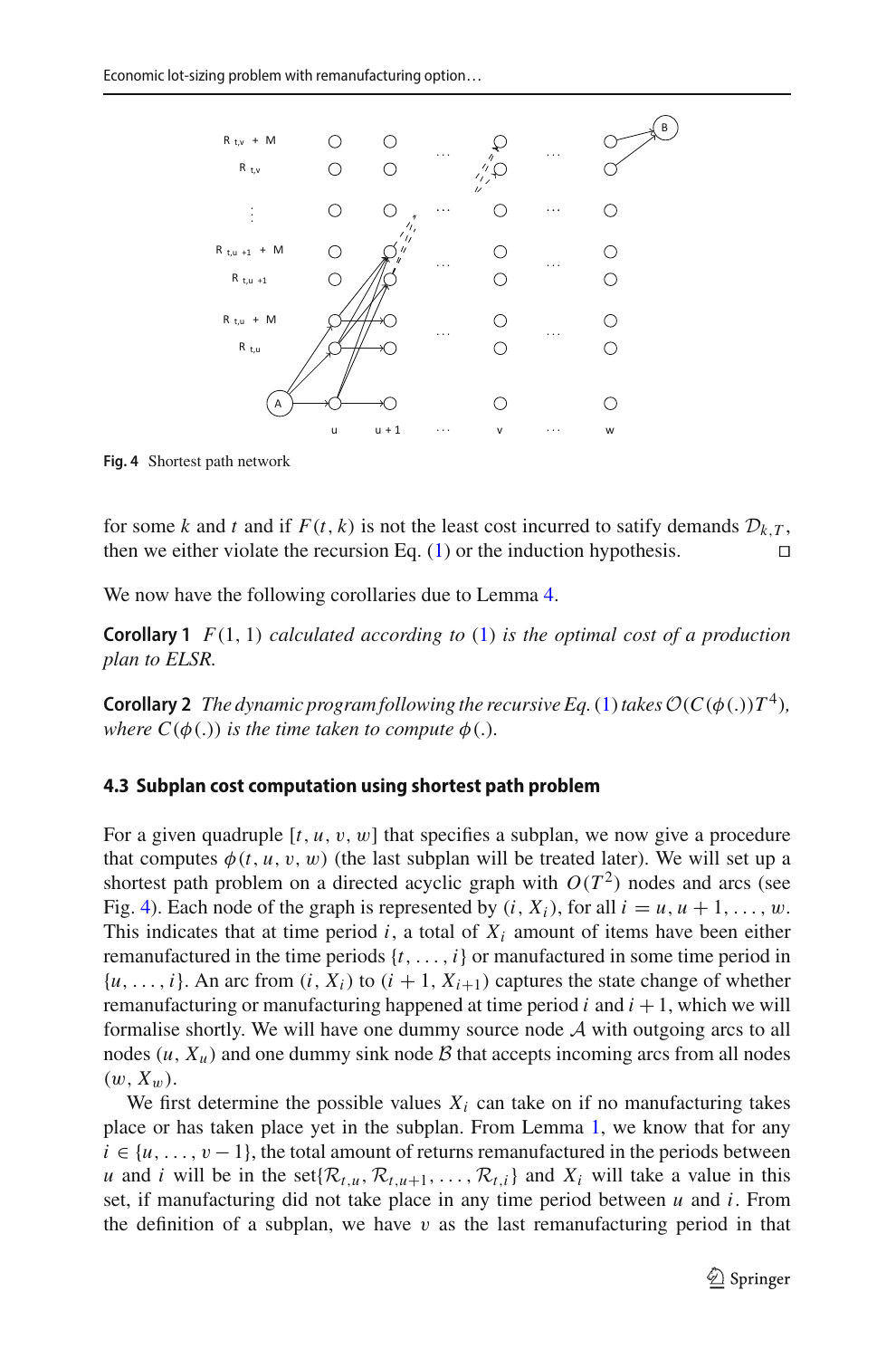subplan. Thus total amount of remanufactured items between the periods *u* and *i*, for all  $i \in \{v, v+1, \ldots, w\}$  will be exactly  $\mathcal{R}_{t,v}$ . So  $X_i$  will be in the set  $\{\mathcal{R}_{t,v}, \mathcal{D}_{u,w}\}$  for all  $i \geq v$  if manufacturing does not take place in the subplan. Note  $\mathcal{D}_{u,w}$  is only possible if we are in the last subplan. For the last subplan, we could either manufacture all of the available returns and carry over excess serviceable inventory past the planning period *T* or we remanufacture exactly the demands in the subplan  $[t, u, v, w]$  and the remaining returns  $\mathcal{R}_{t,v} - \mathcal{D}_{u,w}$  will be carried as excess return inventory past the planning period *T* . Other remanufacturing levels are not possible for the reasons mentioned in the proof of Lemma [3.](#page-6-1)

We now consider the possible values of  $X_i$  when the additional manufacturing period occurs. By definition of a subplan, the incoming (corr. outgoing serviceable) inventory of time  $u$  (corr. time  $w$ ) is zero. Thus we will manufacture exactly  $M_{t,u,v,w} := \mathcal{D}_{u,w} - \mathcal{R}_{t,v}$  if we have to satisfy all demands in the period between *u* and w. For compactness, we will not use the indices to refer to the subplan  $[t, u, v, w]$ and just use the notation  $M$ . From Lemma [2,](#page-5-3) if manufacturing happens, it will happen exactly once in a subplan. Thus we will manufacture these  $M$  items in some time period between *u* and w. If manufacturing happened in some period between *u* and *i*, then the set of possible values that  $X_i$  can take will then be in the set  $\{M, \mathcal{R}_{t,u} + \mathcal{M}, \mathcal{R}_{t,u+1} + \mathcal{M}, \ldots, \mathcal{R}_{t,i} + \mathcal{M}\}$ . Clearly, there are only  $\mathcal{O}(T)$  many possible values for *i* and thus for  $X_i$ . So we have at most  $O(T^2)$  nodes in the graph.

After having defined the graph, we will now focus on computing the arc costs. The cost of an arc  $(i, X_i)$  to  $(i + 1, X_{i+1})$  will incorporate the cost of manufacturing and remanufacturing at time period  $i + 1$ . The cost of arcs from the source node *A* to  $(u, X_u)$  will depend on whether manufacturing or remanufacturing took place at *u*.  $X_u$  can take a value of 0, M,  $\mathcal{R}_{t,u}$  or  $\mathcal{R}_{t,u} + \mathcal{M}$ . The associated costs would then be 0,  $\hat{f}^m(\mathcal{M})$ ,  $\hat{f}^r(\mathcal{R}_{t,u})$  or  $\hat{f}^r(\mathcal{R}_{t,u}) + \hat{f}^m(\mathcal{M})$  respectively. The outgoing arcs from nodes  $(w, X_w)$  to the sink node  $\beta$  will have zero costs. There are at most four possible options for  $X_{i+1}$  to take for the arc,  $(i, X_i) \rightarrow (i+1, X_{i+1})$  depending on  $X_i$ . We now provide these options and explain its associated cost structure. Any arc with  $D_{u,i+1} - X_{i+1} > 0$  is an infeasible arc and will not be included in the graph. This indicates that the total amount produced till  $i + 1$  is not sufficient to satisfy the demands till  $i + 1$ . Otherwise, we have the following cases with corresponding cost:

- 1. Neither manufacturing nor remanufacturing happens at  $i + 1$ ,  $X_{i+1} = X_i$ :  $\hat{f}^r(0) + \hat{f}^m(0)$
- 2. Remanufacturing alone happens at  $i + 1$ ,  $X_{i+1} = \mathcal{R}_{t,i+1}$  (or  $\mathcal{R}_{t,i+1} + \mathcal{M}$ ) :  $\hat{f}^r(X_{i+1} - X_i) + \hat{f}^m(0)$
- 3. Manufacturing alone happens at  $i + 1$ ,  $X_{i+1} = X_i + \mathcal{M}$ :  $\hat{f}^r(0) + \hat{f}^m(\mathcal{M})$ .
- 4. Both manufacturing and remanufacturing happen at  $i + 1$ ,  $X_{i+1} = \mathcal{R}_{t,i+1} + \mathcal{M}$ :  $\hat{f}^r(X_{i+1} - X_i) + \hat{f}^m(\mathcal{M})$

Note that for  $i = v$ , remanufacturing has to take place for the subplan and we will not have the option to not remanufacture as an arc choice for  $X_{i+1}$ . Since v is the last time period of remanufacturing, for  $i \in \{v+1, \ldots, w\}$ , we will not have an option to remanufacture in the above arc choices. If  $v$  is also the last period of remanufacturing in the production plan, then  $X_v$  can take one additional value of  $\mathcal{R}_{t,v} - \mathcal{D}_{u,w}$  and we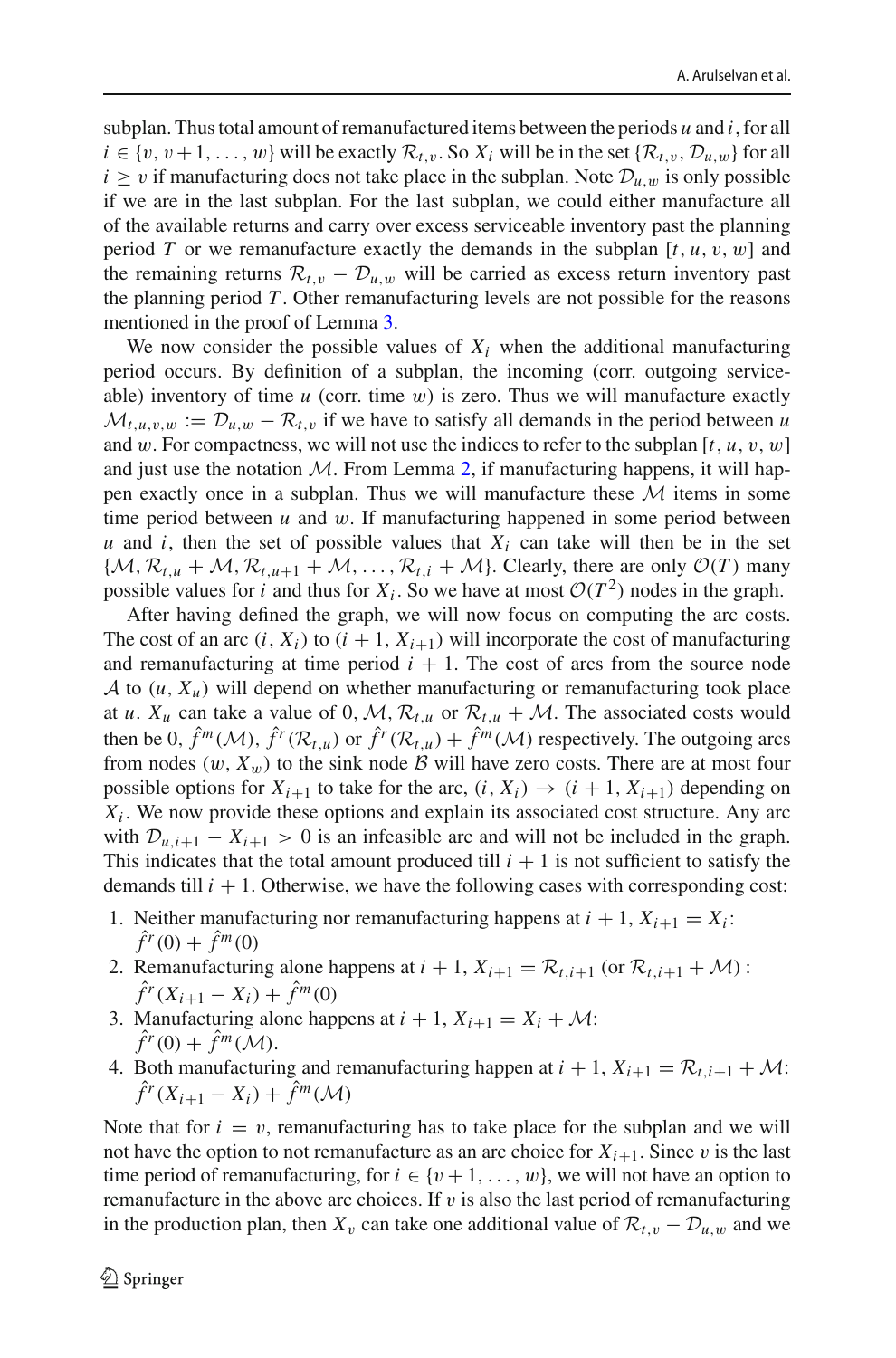can only have incoming arcs from nodes  $(v - 1, X_{v-1})$  with  $X_{v-1} \in \{0, \mathcal{R}_{t,v-1}\}.$  The cost of this arc will be  $\hat{f}^r(X_v - X_{v-1})$ . Since every node has at most 4 outgoing arcs, the number arcs in the graph is also  $O(T^2)$ . Note that since we always have arcs from nodes of type  $(i, X_i)$  to  $(i + 1, X_{i+1})$ , we have an acyclic graph.

**Lemma 5** *The shortest path from A to B in the directed acyclic graph correspond to the optimal production plan for the subplan*  $[t, u, v, w]$ *.* 

*Proof* A production plan for the subplan, (*S*, *k*), can be specified by the subset *S* of time periods in the interval  $\{t, \ldots, v\}$  when remanufacturing took place and a time period  $k \in \{u, \ldots, w\}$  when manufacturing took place  $(k = 0$  if manufacturing did not happen in the subplan). There is a one-to-one correspondence between a path from  $A$  to  $B$  in the constructed graph and any such feasible production plan. Let *S*(*i*) be the earliest time period on or before time *i* that is present in set *S*. The path corresponding to a production plan  $(S, k)$  would then be  $A \rightarrow (u, \mathcal{R}_{t, S(u)}) \rightarrow \cdots \rightarrow$  $(k, \mathcal{R}_{t, S(k)} + \mathcal{M} \mathbb{I}_{k \neq 0}) \rightarrow \cdots \rightarrow (w, \mathcal{R}_{t, v}) + \mathcal{M} \mathbb{I}_{k \neq 0} \rightarrow \mathcal{B}$ , where  $\mathbb{I}_{k \neq 0}$  is an indicator variable with value 1 if  $k \neq 0$  and 0 otherwise. variable with value 1 if  $k \neq 0$  and 0 otherwise.

<span id="page-10-0"></span>The above lemma immediately gives us the corollary.

**Corollary 3**  $\phi(t, u, v, w)$  *can be computed in*  $O(T^2)$ *.* 

The following theorem follows directly from Corollaries [2](#page-8-2) and [3.](#page-10-0)

**Theorem 2** *The overall dynamic program procedure given by the recursive Eq.* [\(1\)](#page-7-0) *takes*  $O(T^6)$  *time.* 

### **5 Conclusion and open problems**

In this work, we studied the ELSR problem. We first provided a hardness proof that rules out FPTAS for this problem in the general case. Then we showed how to design a polynomial running time algorithm, when we make some assumptions on the cost structure. A number of open problems still remain to be solved. Although we have ruled out a possibility of FPTAS for the general case, we have no proofs for APX-hardness (see [\[17](#page-11-15)]) or lack of FPTAS for the time invariant case. The polynomial time algorithm presented only works for fixed cost structure. For general concave costs, we do not yet know the complexity. The algorithm itself may not be practical for large instances but knowing that it is tractable would give incentives to look for linear programming representations and extended formulations for these problems.

**Acknowledgements** We like to thank the anonymous reviewers for the useful comments and suggestions, in particular, for presenting the dynamic program in a different way.

**Open Access** This article is licensed under a Creative Commons Attribution 4.0 International License, which permits use, sharing, adaptation, distribution and reproduction in any medium or format, as long as you give appropriate credit to the original author(s) and the source, provide a link to the Creative Commons licence, and indicate if changes were made. The images or other third party material in this article are included in the article's Creative Commons licence, unless indicated otherwise in a credit line to the material. If material is not included in the article's Creative Commons licence and your intended use is not permitted by statutory regulation or exceeds the permitted use, you will need to obtain permission directly from the copyright holder. To view a copy of this licence, visit [http://creativecommons.org/licenses/by/4.0/.](http://creativecommons.org/licenses/by/4.0/)